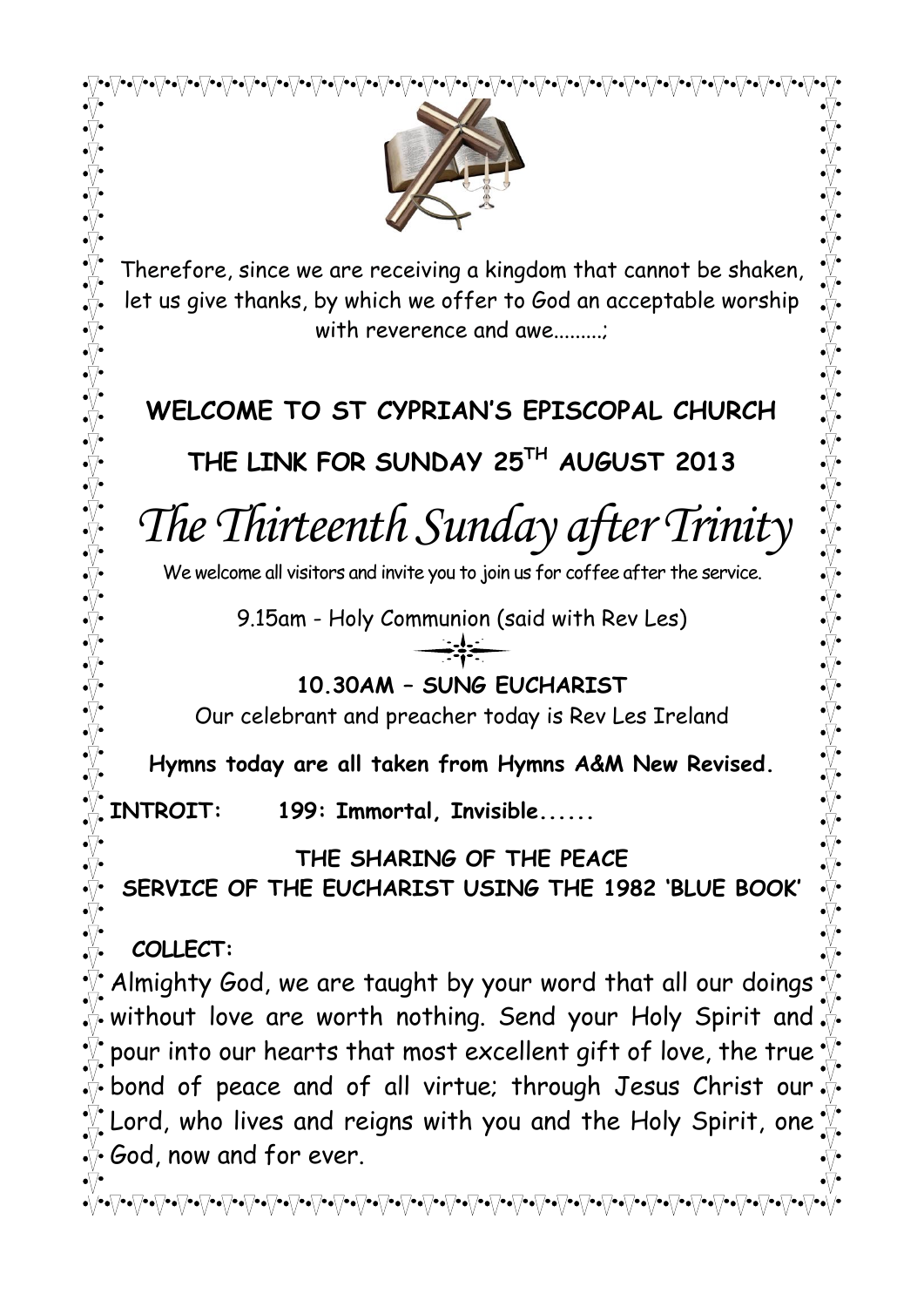### **FIRST READING: Jeremiah 1:4-10**

Now the word of the LORD came to me saying,

'Before I formed you in the womb I knew you,

and before you were born I consecrated you;

I appointed you a prophet to the nations.'

Then I said, 'Ah, Lord GOD! Truly I do not know how to speak, for I am only a boy.' But the LORD said to me,

'Do not say, "I am only a boy";

for you shall go to all to whom I send you,

and you shall speak whatever I command you.

Do not be afraid of them, for I am with you to deliver you, says the LORD.'

Then the LORD put out his hand and touched my mouth; and the LORD said to me,'Now I have put my words in your mouth.

See, today I appoint you over nations and over kingdoms,

to pluck up and to pull down, to destroy and to overthrow, to build and to plant.'

### **RESPONSORIAL PSALM 71:1-6,**

In you, O LORD, I take refuge;

let me never be put to shame.

**In your righteousness deliver me and rescue me;**

 **incline your ear to me and save me.**

Be to me a rock of refuge,

a strong fortress, to save me,

 **for you are my rock and my fortress.**

**Rescue me, O my God, from the hand of the wicked,**

 **from the grasp of the unjust and cruel.**

For you, O Lord, are my hope, my trust, O LORD, from my youth. Upon you I have leaned from my birth;

 **it was you who took me from my mother's womb. My praise is continually of you.**

<u>an anno anno mar 17</u>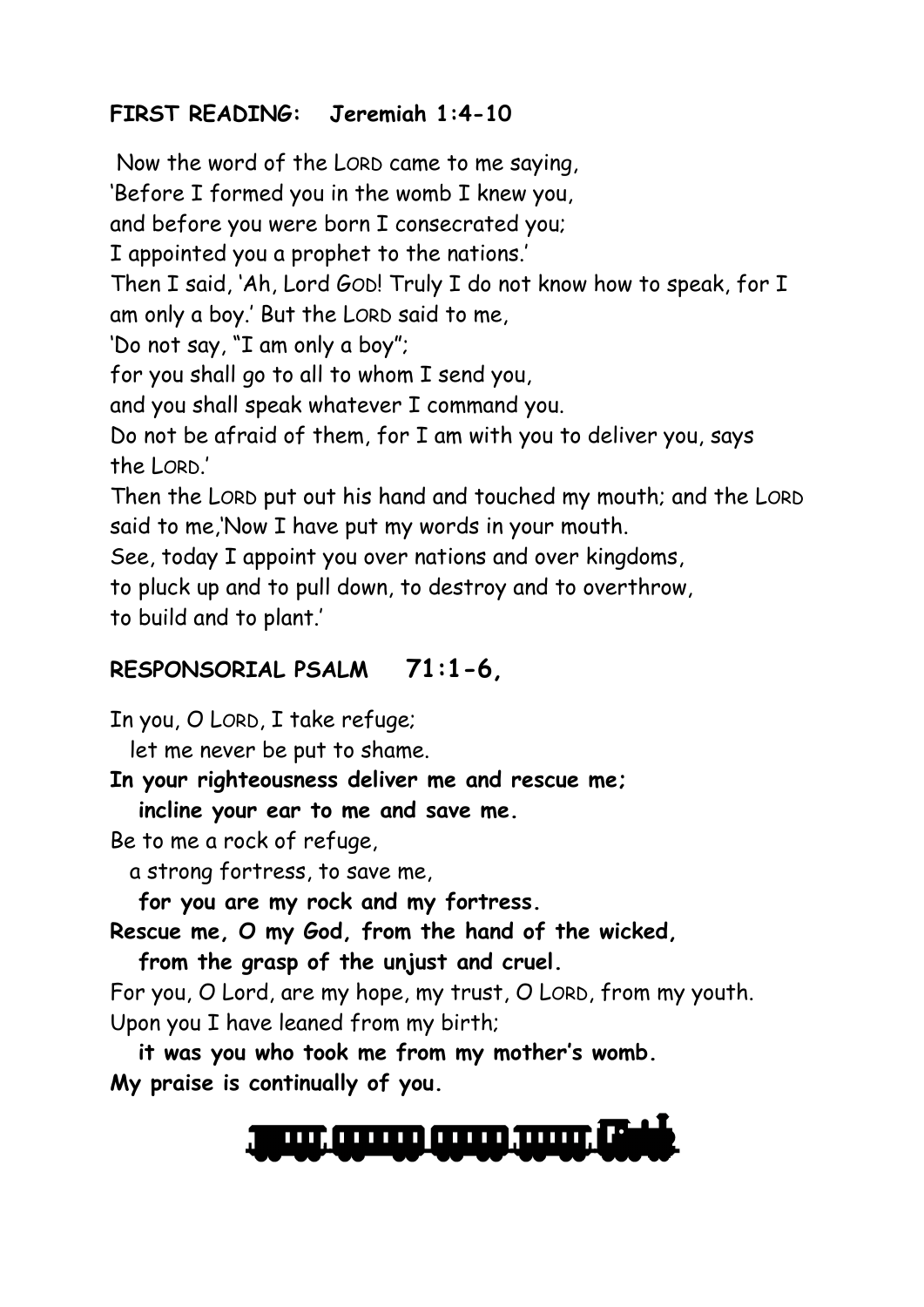### **EPISTLE: Heb 12:18-29**

You have not come to something that can be touched, a blazing fire, and darkness, and gloom, and a tempest, and the sound of a trumpet, and a voice whose words made the hearers beg that not another word be spoken to them. (For they could not endure the order that was given, 'If even an animal touches the mountain, it shall be stoned to death.'Indeed, so terrifying was the sight that Moses said, 'I tremble with fear.') But you have come to Mount Zion and to the city of the living God, the heavenly Jerusalem, and to innumerable angels in festal gathering, and to the assembly of the firstborn who are enrolled in heaven, and to God the judge of all, and to the spirits of the righteous made perfect, and to Jesus, the mediator of a new covenant, and to the sprinkled blood that speaks a better word than the blood of Abel.

See that you do not refuse the one who is speaking; for if they did not escape when they refused the one who warned them on earth, how much less will we escape if we reject the one who warns from heaven!At that time his voice shook the earth; but now he has promised, 'Yet once more I will shake not only the earth but also the heaven.' This phrase 'Yet once more' indicates the removal of what is shaken—that is, created things—so that what cannot be shaken may remain. Therefore, since we are receiving a kingdom that cannot be shaken, let us give thanks, by which we offer to God an acceptable worship with reverence and awe; for indeed our God is a consuming fire.

### **GRADUAL: 195: Praise the Lord, Ye heavens Adore Him.**

### GOSPEL: Luke 13:10 – 17

Now he was teaching in one of the synagogues on the sabbath. And just then there appeared a woman with a spirit that had crippled her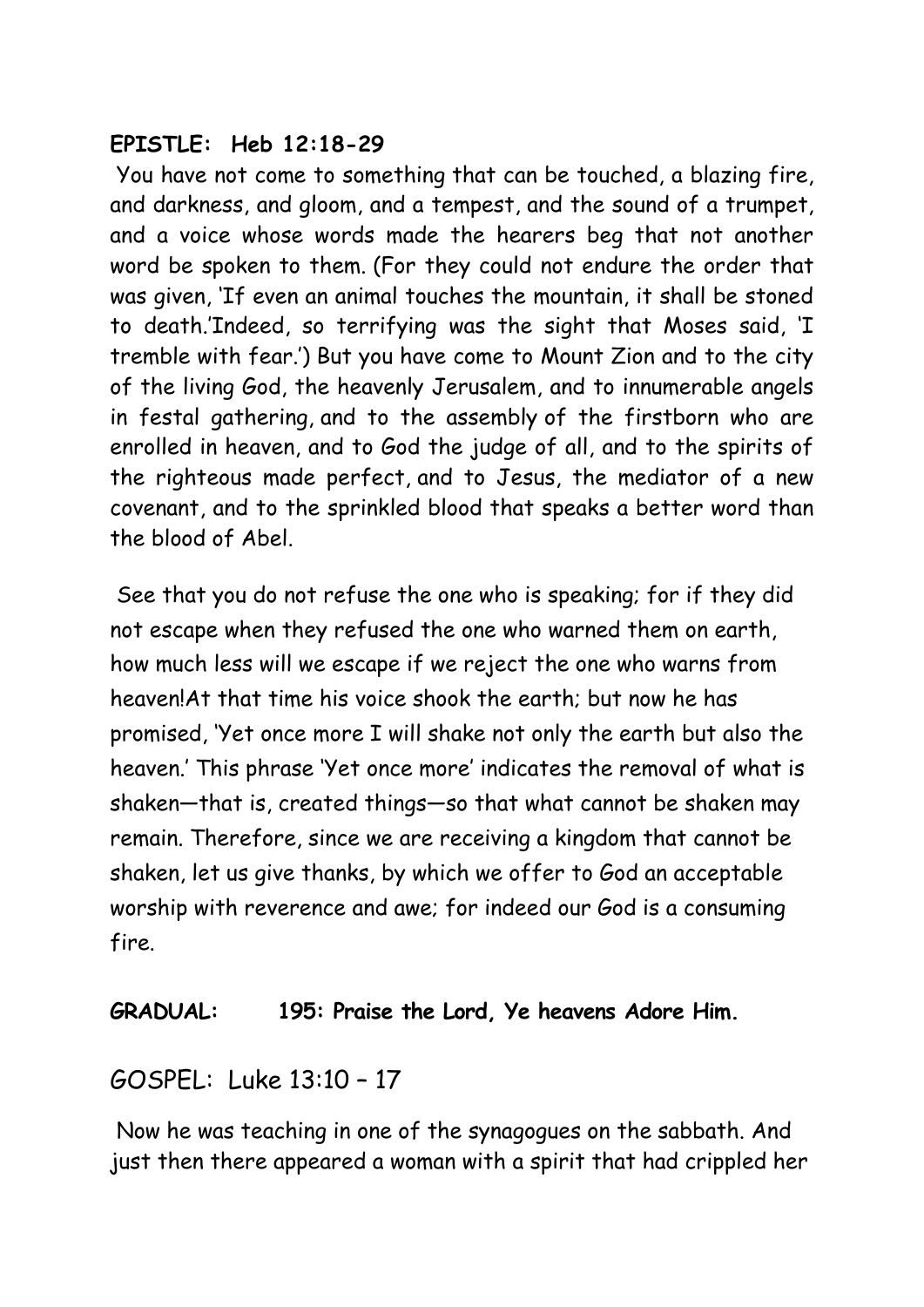for eighteen years. She was bent over and was quite unable to stand up straight. When Jesus saw her, he called her over and said, 'Woman, you are set free from your ailment.' When he laid his hands on her, immediately she stood up straight and began praising God. But the leader of the synagogue, indignant because Jesus had cured on the sabbath, kept saying to the crowd, 'There are six days on which work ought to be done; come on those days and be cured, and not on the sabbath day.' But the Lord answered him and said, 'You hypocrites! Does not each of you on the sabbath untie his ox or his donkey from the manger, and lead it away to give it water? And ought not this woman, a daughter of Abraham whom Satan bound for eighteen long years, be set free from this bondage on the sabbath day?' When he said this, all his opponents were put to shame; and the entire crowd was rejoicing at all the wonderful things that he was doing.

| OFFERTORY:        | 200: Fill Thou My Life    |
|-------------------|---------------------------|
| <b>COMMUNION:</b> | 149: Ye Servants of $God$ |

### **POST COMMUNION PRAYER:**

Living God, increase in us the healing power of your love. Guide and direct us that we may please you in all things, for the sake of Jesus Christ our Lord.

**RECESSIONAL: 180: Thou Whose Almighty Word**

### BLESSING **THE DISMISSAL**

**<><><><><><><><><><><><><><><><><><><><><><><><><><>**

### **Summer studies!**

The last of the Summer studies introducing the old testament will be this coming Wednesday,  $28<sup>th</sup>$  August. The Final topic is:

### **There is law – but not as we know it!**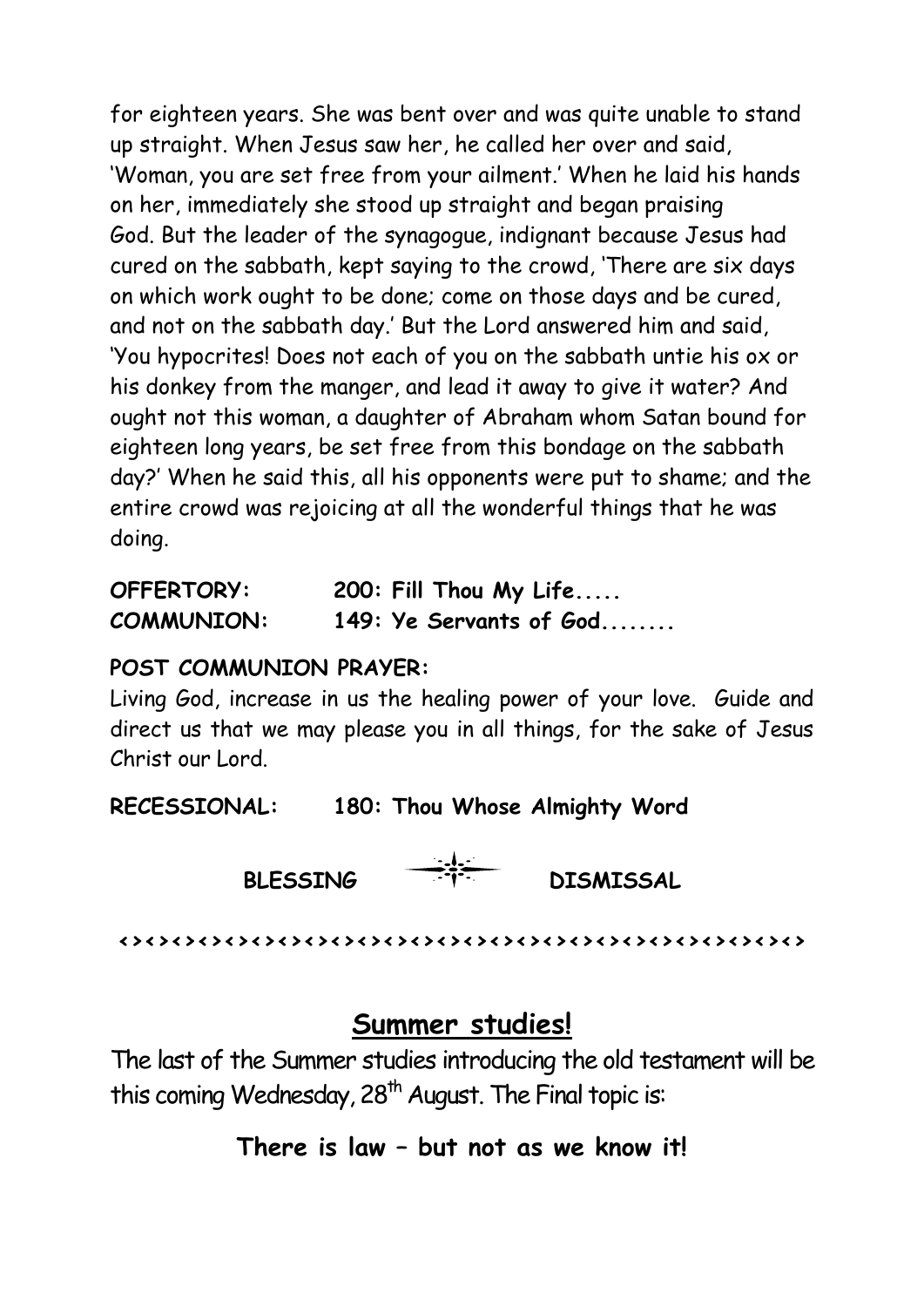### **THIS WEEK IN PRAYER**

**For your Prayers this week:**

In the Anglican Cycle of Prayer, we are asked to pray for the diocese of Ruaha in Tanzania, and the Bishop: [The Rt Revd Joseph](http://www.anglicancommunion.org/tour/diocese.cfm?Idind=795) [Mgomi.](http://www.anglicancommunion.org/tour/diocese.cfm?Idind=795) In our own Diocese, please pray for St. John the Evangelist, Dumfries; and for Christ Church, Dalbeatie. Pray for their many clergy, particularly an old friend of St. Cyprian's – Beryl Scott.

### **DAILY PRAYERS**

**19th** Please pray for local politicians, particularly the councillors of East Dunbartonshire

**20th** Pleas pray for members of the Scottish Parliament, particularly those who represent our area.

**21sh** Please pray for our MP – Jo Swinson.

**22nd** Please pray for the Childminders group which uses our hall each day.

**23rd** Please pray for Lenzie Old and Lenzie Union Churches, particularly Dan Carmichael and Douglas Clark, their ministers.

24<sup>th</sup> Please pray for The up-coming celebrations of our 140<sup>th</sup> anniversary.

### **Please also remember in your prayers:**

Margaret Conway; Jennie Downes; Bob Emmet; Daphne Fraser; Susan Frost; Marilyn Hazlette; Kirsty Kilday; Eric and Sheila Oakes; Alan Paterson; Doreen Rendell; Karen Rose; Sheila Shaw; Jack Smith; and for all those in the "Prayer Book" at the back of the church. **May God keep them all in His care.**

Maxine would like to thank everyone who made a donation for her birthday to the City Mission. She says "£425 was donated for the City Mission at my party which is a wonderful total and far more than I had expected." (I hope it wasn't one pound for every year she has been on earth............)

There is a food bank being set up in Kirkintilloch, under the auspices of Kirkintilloch Baptist Church. If anyone would like to volunteer, in any way, or find out more about opportunities to volunteer- then there is a volunteer training evening on Wednesday 28th August, 7pm at Kirkintilloch Baptist Church.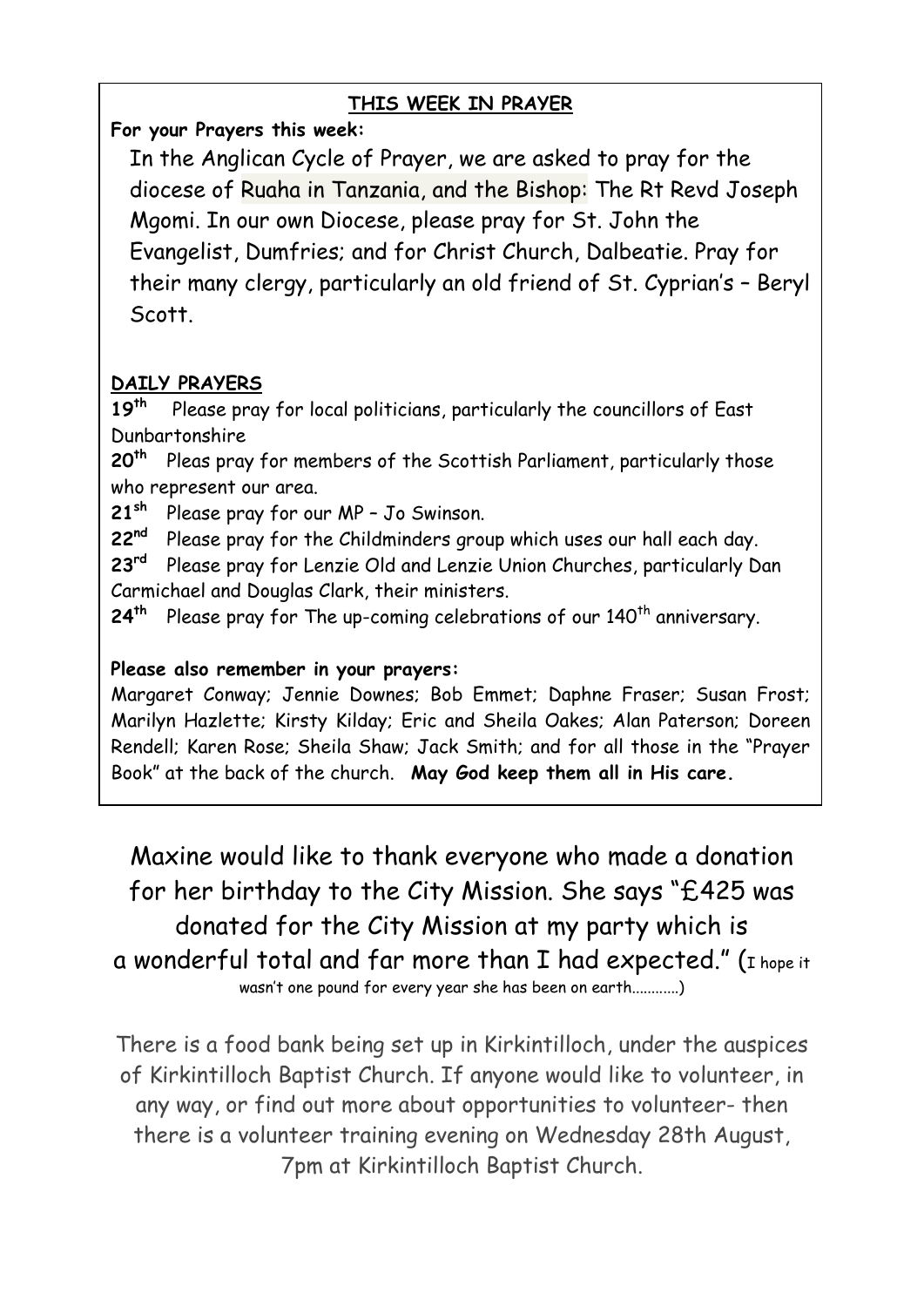| <b>SERVICES and EVENTS</b><br>SUN 25 <sup>TH</sup><br>TRINITY 13   |            |                                    |  |
|--------------------------------------------------------------------|------------|------------------------------------|--|
| SUN 25 <sup>TH</sup><br>TRINITY 13                                 |            |                                    |  |
|                                                                    | 9.15am     | Holy Communion (said)              |  |
|                                                                    | 10.30am    | Sung Eucharist                     |  |
| Wed $28th$                                                         | 7.30pm     | Summer Study                       |  |
| Thur 29 <sup>th</sup>                                              | 10am       | Holy Communion in the Choir Vestry |  |
| Sat 31st - St. Aidan, Bishop of Lindisfarne and Missionary         |            |                                    |  |
|                                                                    |            |                                    |  |
| SUN 1 <sup>ST</sup> SEPT                                           | TRINITY 14 |                                    |  |
|                                                                    | $9.15$ am  | Holy Communion (said)              |  |
|                                                                    | 10.30am    | Sung Eucharist                     |  |
|                                                                    | 3pm        | Afternoon Service at Lilyburn      |  |
| Thur 5 <sup>th</sup>                                               | 10am       | Holy Communion in the Choir Vestry |  |
|                                                                    |            |                                    |  |
| SUN 8 <sup>TH</sup> SEPT                                           | TRINITY 15 |                                    |  |
|                                                                    | 9.15am     | Holy Communion (said)              |  |
|                                                                    | 10.30am    | Sung Eucharist                     |  |
| Thur 12 <sup>th</sup>                                              | 10am       | Holy Communion in the Choir Vestry |  |
|                                                                    |            |                                    |  |
| SUN $15^{TH}$ SEPT<br>TRINITY 16: 140TH ANNIVERSARY OF THE CHURCH. |            |                                    |  |
|                                                                    | 9.15am     | Holy Communion (said)              |  |
|                                                                    | 10.30am    | Sung Eucharist                     |  |
| Thur 19 <sup>th</sup>                                              | 10am       | Holy Communion in the Choir Vestry |  |
|                                                                    |            |                                    |  |

To put a notice in the link, please telephone Kathryn on 578 0734 or e-mail [kathryn.potts2@ntlworld.com](mailto:kathryn.potts2@ntlworld.com)  Thank you.

Copyright Karl A. Zorowski

## **Charch Mice**

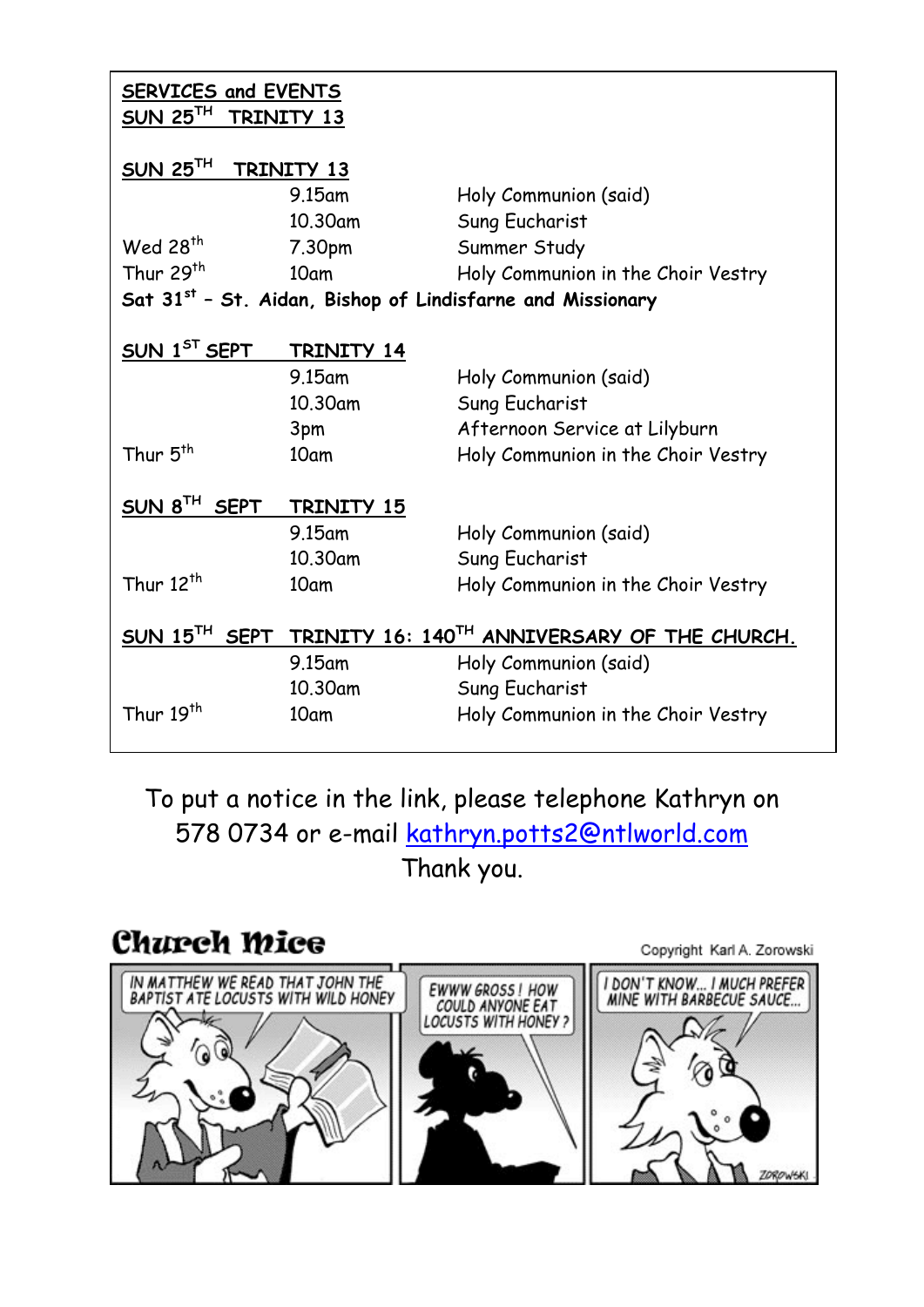# CELEBRATING

On Sunday 15<sup>th</sup> September we are celebrating our 140<sup>th</sup> Anniversary at our service at 10.30am, and we are being joined by Bishop Gregor Duncan, Bishop of Glasgow and Galloway, as our special guest.

We are very keen to invite as many people as possible to the service. If you can think of past friends, local people, special guests, whom we can invite, please let Les our Rector know, so we can get our invitations out. If possible please let him have the person's address!!!!!

<><><><><><><><><><><><><><><><><><><><><><><><><><><><><><><><><>



A Sunday school teacher needed some supplies from the Sunday School Cupboard that was seldom used, and secured with a combination padlock. The teacher didn't know the combination, so asked the minister to help. The minister placed his fingers on the lock's dial and raised his eyes heavenward for a moment. Having paused, he spun the dial and opened the lock.

The Sunday school teacher was impressed with this great demonstration of faith by the minister. The minister paused, then confided:

"We wrote the numbers on the ceiling years ago for moments like this....."